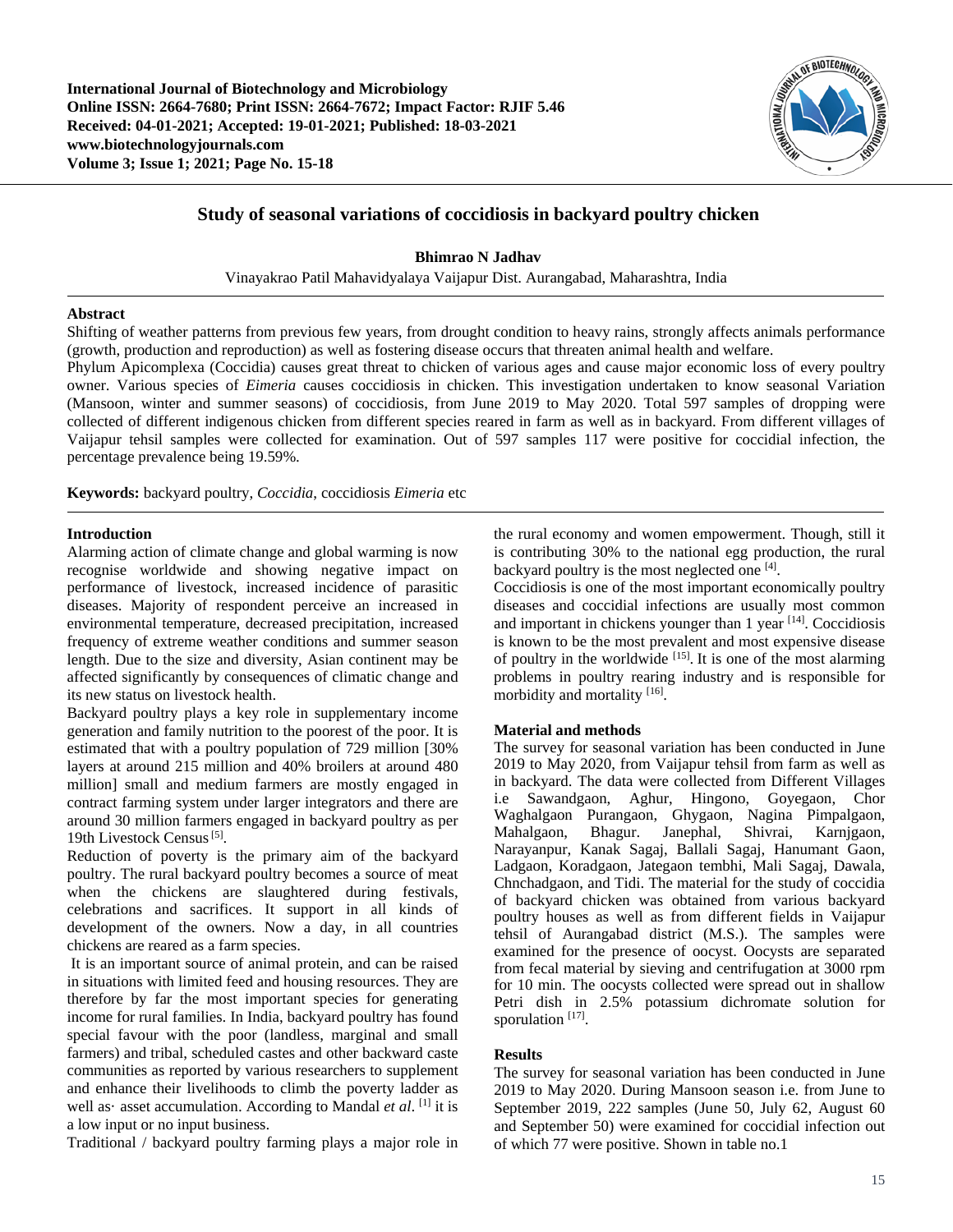**Table 1:** Showing seasonal variation has been conducted in June 2019 to May 2020 (Mansoon season)

| Sr. no. | Period     | <b>Examined</b> | <b>Positive</b> | Percentage |
|---------|------------|-----------------|-----------------|------------|
|         | June       |                 | 20              | 40%        |
|         | $\int$ uly |                 | --              | 35.48%     |
|         | August     | 60              | 20              | 33.33%     |
|         | September  |                 |                 | 30%        |



**Fig 1:** Showing seasonal variation has been conducted in June 2019 to May 2020 (Mansoon season)

During winter season i.e. from October 2019 to January 2020, 210 samples were examined for coccidial infection out of

Which 87 were positive. Shown in table no.2

**Table 2:** seasonal variation has been conducted in October 2019 to January 2020 (winter season)

| Sr. no. | Period   | <b>Examined</b> | <b>Positive</b> | Percentage |
|---------|----------|-----------------|-----------------|------------|
|         | October  | 3U              | 1U.             | 33.33%     |
|         | November |                 |                 | 17.14%     |
|         | December | ou              |                 | 16.66%     |
|         | Januarv  | ЭU              |                 | 10%        |



**Fig 2:** Showing seasonal variation has been conducted in October 2019 to January 2020 (winter season).

During summer season i.e from February 2020 to May 2020, 165 Samples were examined for coccidial infection out of which 32 were positive. Shown in table no.3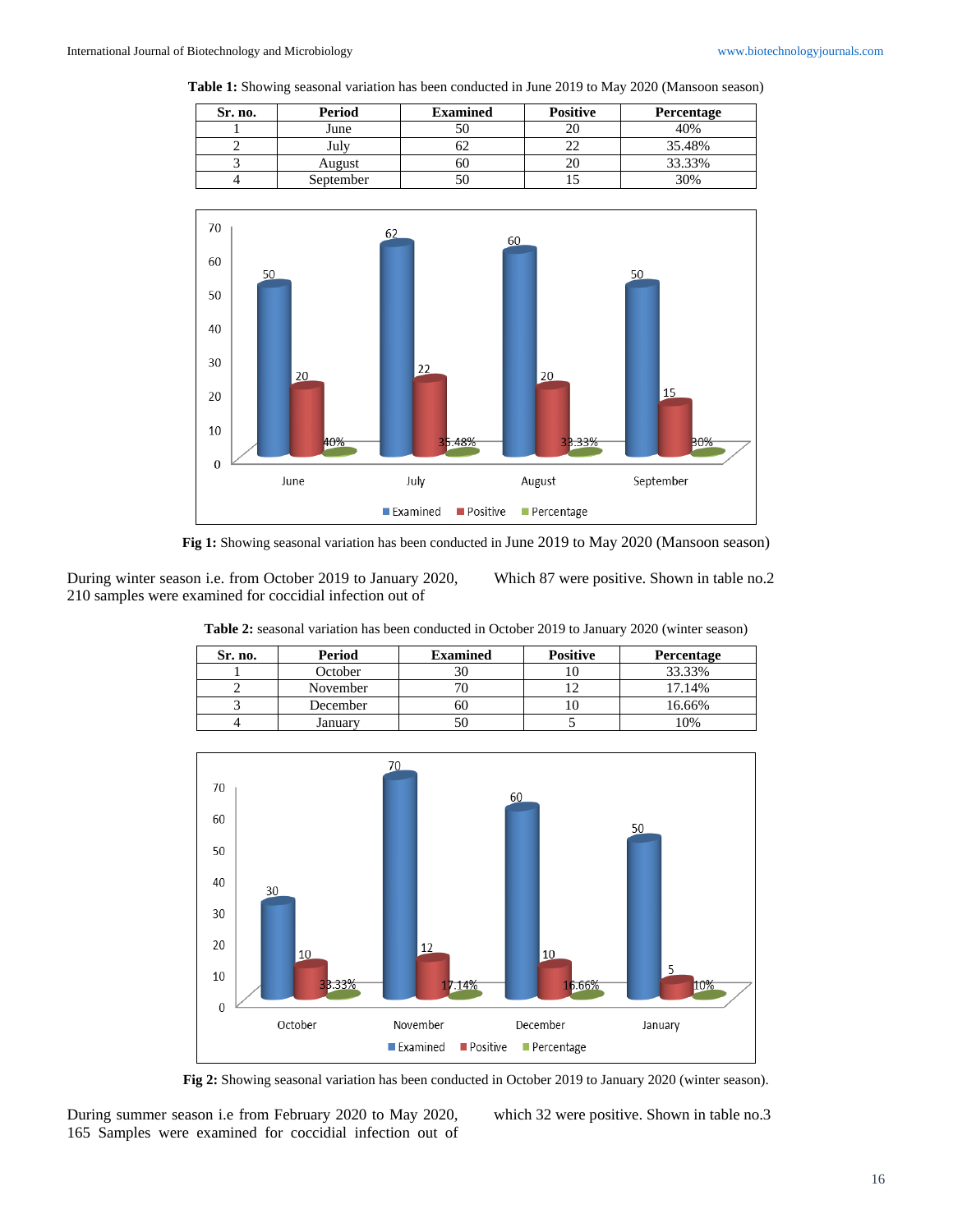**Table 3:** Showing seasonal variation has been conducted in February 2020 to May 2020 (summer season)

| Sr. no. | Period   | <b>Examined</b> | <b>Positive</b> | Percentage |
|---------|----------|-----------------|-----------------|------------|
|         | February | 50              | 02              | 0.04%      |
|         | March    | 40              | 00              | 00%        |
|         | April    | 35              |                 | 0.02%      |
|         | May      | 40.             | 00              | 00%        |
|         |          |                 |                 |            |



**Fig 3:** Showing seasonal variation has been conducted in February 2020 to May 2020 (summer season)

Month wise prevalence are as follows, June (40%), July (35.48%), August (33.33%), September (30%), October (33.33%), November (17.14%), December (16.66%), January (10%), February (0.04%), March (00%), April (0.02%), and May (00%). The highest percentage was recorded in Mansoon Seasons month of June (40%), whereas Lowest in Summer season i.e. in March (00%), and May (00%).

### **Discussions**

The overall prevalence of coccidial infections in chickens in the present study was 19.59%. Which is comparable to the previously reported prevalence of 38.5% in Ethiopia Netsanet  $^{[7]}$  and 41.43% in South Africa Mwale & Masika [8]. It is higher than infection recorded, in different sites of Ethiopia 22.58%, 25.8%, 22.3% and 25.24% by Gari *et al*. [9], Ashenafi *et al*. [10], Alemayehu [11] and Amare [12] respectively. Sourabh Sharma *et al* (2016) show 53.61% infection with *Eimeria* sp. from backyard farms of Jammu region which is higher than this study.[13] Jallailudeen Rabana Lawal (2016) Maiduguri, Borno State, Nigeria recorded 31.8% coccidial infection in backyard poultry which is also very high record than our study. [18]

# **Acknowledgement**

Author is very much thankful to Principal of Vinayakrao Patil Mahavidyalaya Vaijapur for extending facilities for this survey.

#### **Reference**

- 1. Mandal MK, Khandekar N, Khandekar P. Backyard poultry farming in Bareilly district of Uttar Pradesh, India: An analysis. Livestock Research for Rural Development, 2006. 18. Article #101. http://www.lrrd. org/lrrd18/7/mand18101.htm
- 2. Dana SS. Animal husbandry practices among Santal and

Lodha tribes of Medinipur district of West Bengal. Ph.D. Thesis, Division of Extension Education, IVRI, Izatnagar, 1998, 12.

- 3. Saha D. Status of rural poultry production in North 24 Parganas district of West Bengal M. V. Sc. Thesis, Division of Extension Education, IVRI, Izatnagar, 2003.
- 4. Tajane SB, Vasulkar R. Development of rural backyard poultry. Poultry Punch. 2014; 30(3):30-35
- 5. http://www.dahd.nic.in/sites/default/filess/Seeking%20C omments%20on%20National%20Action%20Plan- %20Poultry-%202022%20by%2012-12-2017
- 6. IFPRI. World food to 2020. Washington, DC, International Food Policy Research Institute (available at www.ifpri.org), 2000.
- 7. Netsanet W. Poultry coccidiosis: its prevalence and distribution of Eimeria species in kombolcha, South Wollo, Ethiopia. DVM thesis Faculty of Veterinary Medicine, Addis Ababa University, Debreziet, Ethiopia, 2003.
- 8. Mwale M, Masika P. Point prevalence study of gastrointestinal parasites in village chickens of Centane district, South Africa. Afr J Agri Res, 2011; 6(9):2033-2038.
- 9. Gari G, Tilahun G, Dorchies Ph Study on poultry coccidiosis in Tiyo District, Arsi zone oromia regional state, Ethiopia. Intern J Poul Sci, 2008; 7(3):251-256.
- 10. Ashenafi H, Tadess S, Medhin G, Tibbo Study on coccidiosis of scavenging indigenous chicken in the central Ethiopia. Tropical Animal Health production. 2004; 36(7):693-701.
- 11. Alemayehu T, Tekeselassie A, Kassa SA. Prevalence study of poultry coccidosis in small and large scale farms in Adis Ababa, Ethiopia. Scientific Journal of Crop Science. 2012; 1(1):26-30.
- 12. Amare A, Worku W, Negussie H. Coccidiosis prevailing in parent stocks: A comparative study between growers